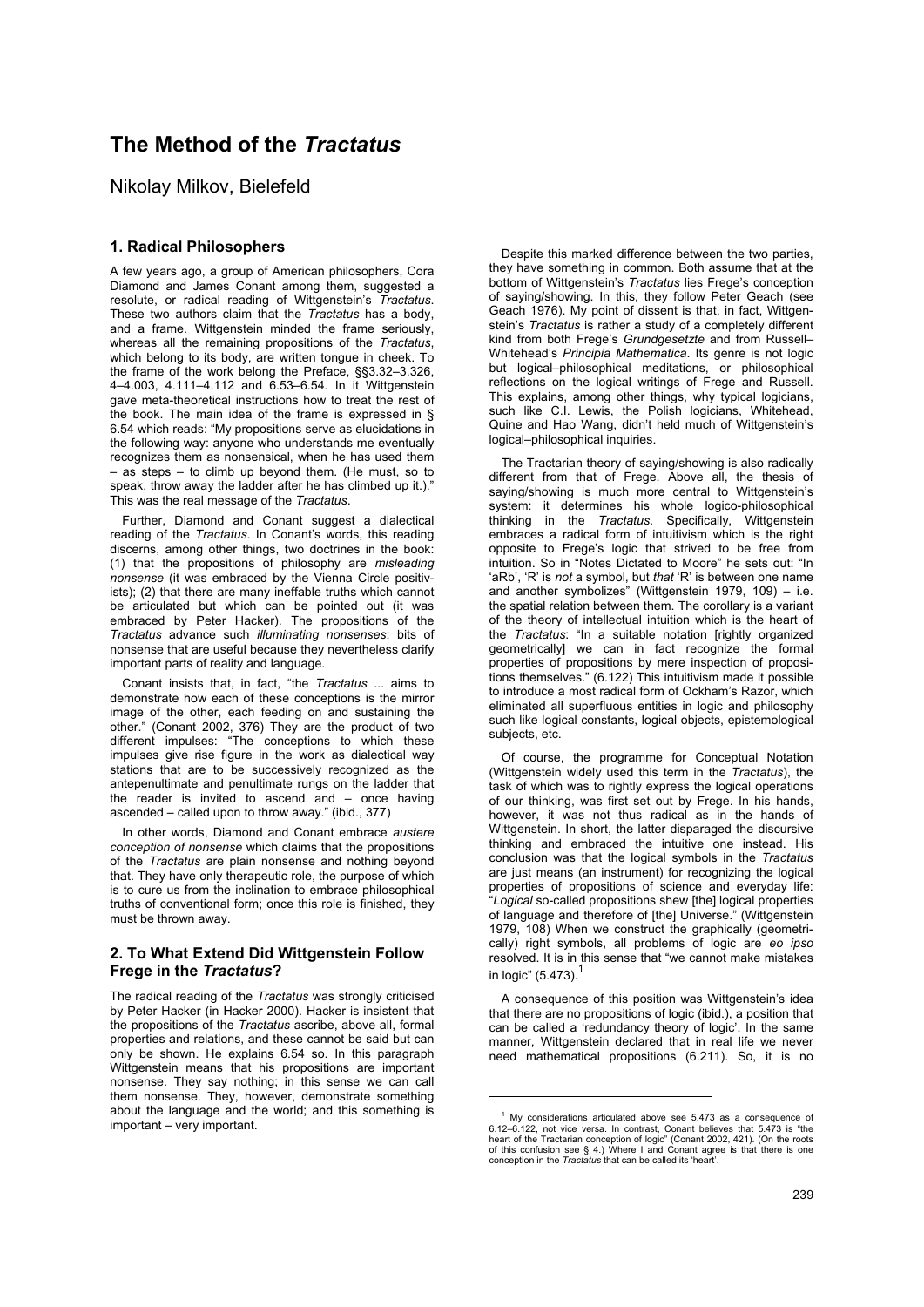surprise at all that at the end he set out that there are no philosophical, or logico-philosophical propositions as well.

#### **3. Our Reading of** *Tractatus* **6.54**

Above all, Conant suggests a mistaken interpretation of the Tractarian term *elucidation* (and the declared purpose of Conant 2002 is just to discuss this term, plus the term *nonsense*) which plays a central role in 6.54. My propositions, so Wittgenstein, are nonsense; but they nevertheless serve as something – as elucidations; they are not simply gibberish. "The elucidatory strategy of the *Tractatus*, so Conant, depends on reader's provisionally taking himself to be participating in the traditional philosophical activity of establishing theses through a procedure of reasoned argument." (ibid., 422) Similarly to the process in a psychoanalytic therapy, the reader is elucidated if he actually undergoes certain experience of believing in philosophical perspectives of the conventional form, after which he understands that they were nonsense.

In contrast, according to my interpretation, Wittgenstein claimed that we elucidate *indefinables*, or data, of any kind whatsoever. Indefinables are aesthetic, logical, religions, or practical objects. These are things that we wonder at, see *sub specie aeternitatis*, or simply beyond time. We cannot express or articulate them (we can articulate only states of affairs). What we can do with indefinables is only to comment them – in the same way in which we comment works of art, or historical events. Exactly such an indefinable was the Tractarian Conceptual Notation.

Now, the propositions of the commentary have not own content: their purpose is simply to bring to light (to clarify) the indefinable under scrutiny, pointing out at new aspects of it. Once we have the new insight into the datum, we do not need these propositions anymore – they are exactly so needless as the ladder with the help of which we have reached a certain height (level) on which we now act and live.

In short, my point is that Wittgenstein's Tractarian propositions are elucidations of the Conceptual Notation and thus, of the logic of language. Being such, they *train* its reader to better see how the propositions of science logically relate one to another, how the logic of our everyday language functions, etc. In this way, they develop our skill to thinking better. They, however, have no own content.

This interpretation of the *Tractatus* fits perfectly well its description as a ladder. To be sure, (1) exactly the instrument for training is what we threw away after we have reached a new level in our development - we have no interest in the instrument which brought us up to it. (2) What is important with such instruments is not their content but their form. Perhaps another person should construct a different type of instrument, with the help of which we will be trained in the same skill. In this sense, the propositions of the *Tractatus* do not express something necessary; they are contingent. Diamond is especially insistent on this point. Unfortunately, from it she made false conclusions.

My reading of 6.54 also casts light on another difficulty in the *Tractatus*, widely discussed by Diamond and Conant. Wittgenstein's insistence (in 4.1272) that objects (but also complexes and facts) are formal concepts evidences that he conceived as part of his task – to set out a right Conceptual Notation – not only the solution of some logical, but also of some ontological problems. This means that the Tractarian ontology is not a pure ontology; it is rather a logico-ontology – a part of Wittgenstein's new

Conceptual Notation. This point is clearly stated in the concluding proposition of Wittgenstein's Conceptual Notation, set out in 4.5: "The general form of a proposition [which pertains to *logic*] is: This is how things stand [a statement in *ontology*]."

It is exactly this assimilation of the problems of ontology to these of logic that (1) led Wittgenstein to claim that the ontological propositions in the *Tractatus* are nonsense too – nonsense are not only the logical so-called propositions which are about formal concepts. (2) It made the Tractarian ontology just an instrument for better recognizing the logic of propositions of science and life, and nothing beyond this. After we have grasped this logic, we can cast this instrument aside. – This point rather mesmerizes Diamond and Conant, misleading them to (falsely) believe that the doctrines in the body of the *Tractatus* are suggested only tongue in cheek.

### **4. The 'Method' of the** *Tractatus***: How not to Use a Word**

The crisis in the Tractarian Studies, triggered by the recent dialectical reading of this work of Wittgenstein, had a transparent aetiology: for decades the methodological side of the *Tractatus*, which found expression in 4.1213, 5.473 and 6.12–6.122, was not studied seriously. It is not by accident that exactly these paragraphs peak at the centre of Diamond–Conant's argument.

In words, Diamond and Conant investigate 'the method of the Tractatus' – this is also the title of Conant 2002. Unfortunately, what Diamond and Conant really do is not a discussion of the method of the Tractarian ideas; not really. Rather, they discuss its style – the strategy of the narrative of the book. At that, they read the remarks on the method of the Tractarian theories as remarks on the Tractarian narrative.

Indeed, Conant's interpretation of the 'method' of the *Tractatus* is that Wittgenstein wrote the book as an exercise in Kierkegaardian irony: it advanced theses of the conventional type only in order to laugh at them, saying at the end that they are plain nonsense. His hope was that the experience of going through these conventional-type theses will free the reader from the enchantment with such theses.

Be this as it may, this reading of Conant is a thesis on the style of the book – on the method of articulating his ideas. It is not a thesis about the method of the conventional-type thesese themselves. They say nothing about the idiosyncratic way in which Wittgenstein treated the problems of logic, philosophy, mathematics and ethics in these theses – even when he minded them tongue in cheek. Even worse, Conant and his friends read the sections which deal with the method of the Tractarian ideas as sections which contain hints about the architectonic of the *Tractatus*. Here I have in mind above all 5.473 which is quoted by practically all radical readers of the book: "If a sign is possible, then it is also capable of signifying. Whatever is possible in logic is also permitted. In a certain sense, we cannot make mistakes in logic." Now, both Diamond (Diamond 1991, 196) and Conant (Conant 2002, 421) read this section as meaning: everything in logic is possible; so, any proposition expressed in the body of the *Tractatus* logico-*philosophicus* is a plain nonsense.

In truth, this section expresses the main point of the method of Wittgenstein's logico-philosophical (conven-